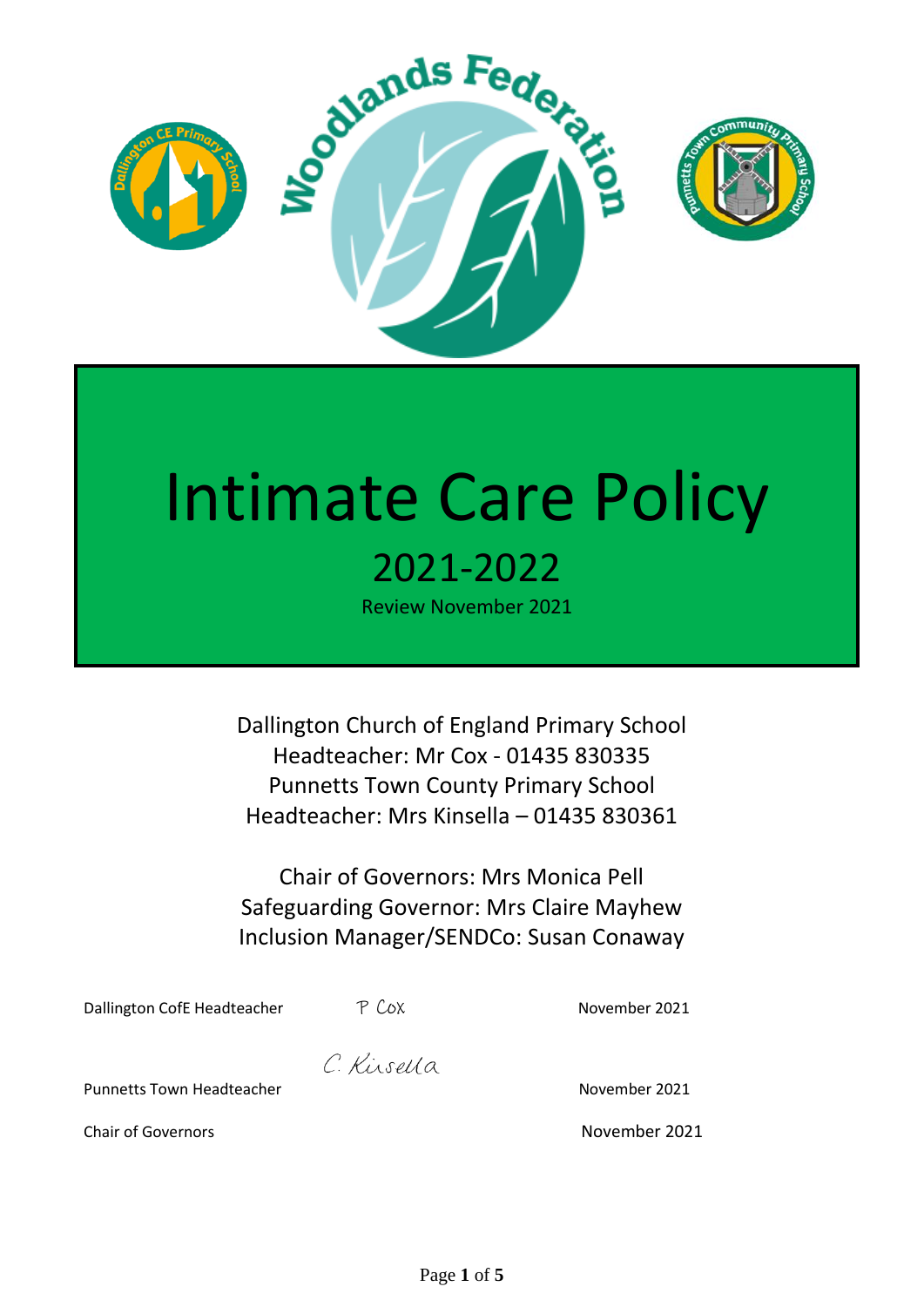# Woodlands federation Intimate Care Policy 2021-2022

Next policy review November 2022

**Definition:** *Intimate care is defined as any care which involves washing, touching or carrying out an invasive procedure that most children and young people carry out for themselves, but which some are unable to do. Disabled pupils may be unable to meet their own care needs for a variety of reasons and will require regular support.*

The Governing Body recognises its duties and responsibilities in relation to the Equality Act 2010 which requires that *any child with an impairment that prevents their ability to carry out normal dayto-day activities must not be discriminated against.* 

Parents were consulted before this policy was published.

#### **Introduction**

We take seriously our responsibility to safeguard and promote the welfare of all the children in the care of the school. The child's welfare and dignity is a priority and staff will be trained to be vigilant and responsive to the child's intimate care needs.

We are committed to ensuring all staff responsible for the intimate care of children will at all times:

- undertake their duties in a professional and agreed manner
- safeguard the child's emotional and physical well-being
- use child's preferred means of communication to discuss their needs and preferences with them
- support the child to achieve the highest level of independence

The child who requires regular intimate care because of a disability will be placed on the school *Special Educational Needs(SEN) Register* following the East Sussex SEN Matrix which details expected provision to meet the child's need.

Staff will work in close partnership with parents and carers to share information and help provide continuity of care.

#### **Our approach to best practice:**

*Any intimate care required should be managed by staff to support the child to achieve the highest level of independence possible, according to their individual condition and abilities.* 

- The management of all children with intimate care needs will be carefully planned;
- Staff who provide intimate care are trained to do so (including Child Protection, and Moving and Handling where appropriate) and fully aware of best practice;
- Sometimes it will be necessary for staff to aid a child in getting dressed or undressed particularly in Early Years;
- Staff will always encourage children to attempt undressing and dressing unaided;
- Children may seek physical comfort from staff particularly the children in Reception. Where children require physical support, staff must be aware that physical contact must be kept to a minimum and be child initiated. When comforting a child or giving reassurance, the member of staff's hands should always be seen and a child should not be positioned close to a member of staff's body which could be regarded as intimate. If physical contact is deemed to be appropriate staff must provide care suitable to the age, gender and situation of the child;
- Intimate care for soiling should only be given to a child after the parents have given permission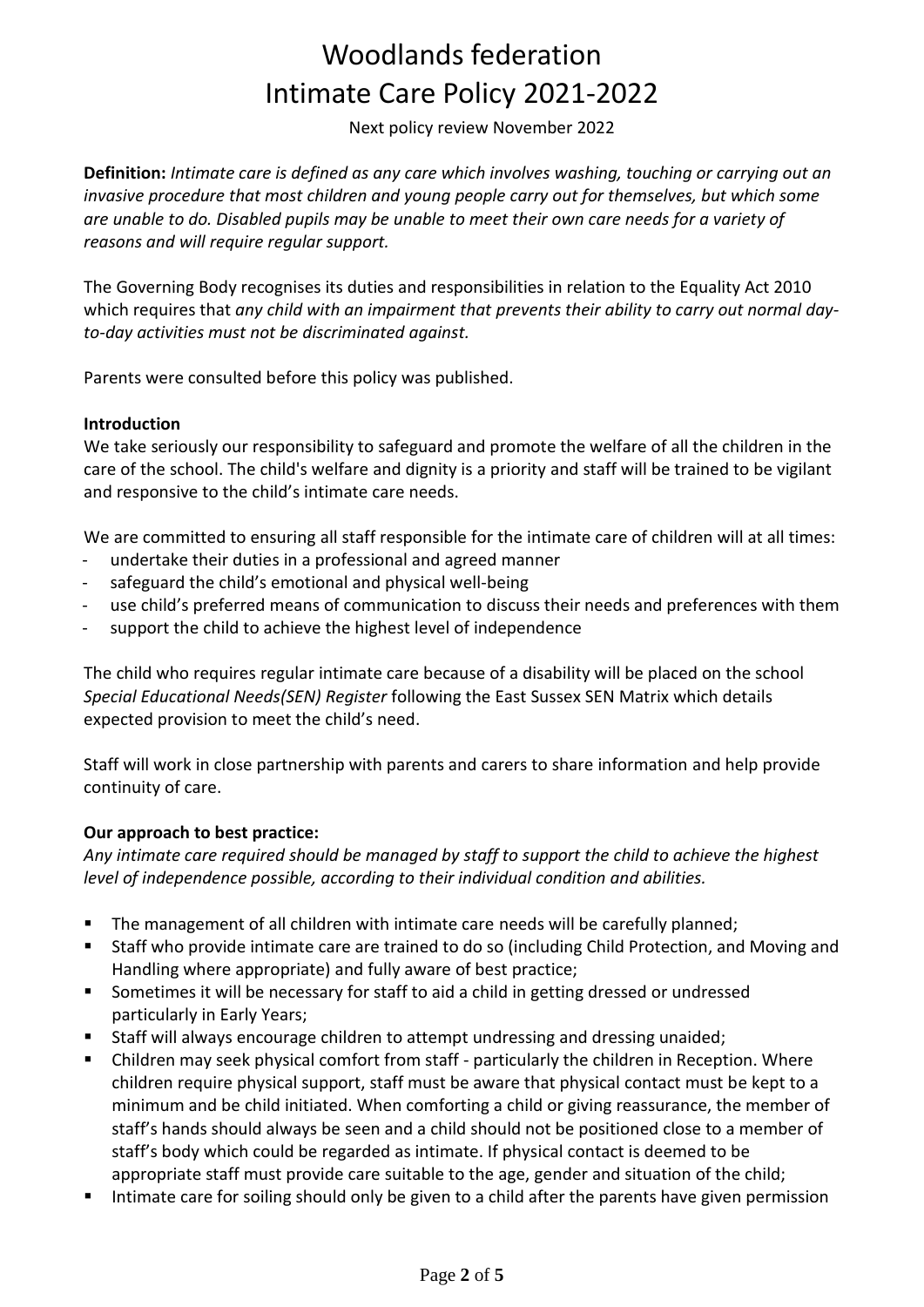for staff to clean and change the child. Parents may sign a permission form so that the staff can clean and change their child in the event of the child soiling themselves (Appendix 1).

#### **If parent/carer does not give written consent for intimate care:**

- The school will contact the parents or other emergency contact giving specific details about the necessity for cleaning the child. The child will be encouraged to change into dry, clean clothes, comforted and kept away from the other children to preserve dignity until the parent arrives. An adult will stay with the child, giving comfort and reassurance until the parent/carer arrives. The child will be covered for modesty at all times;
- **■** If a parent/carer or emergency contact cannot attend, the school will seek to gain verbal consent from parents/carers for staff to clean and change the child. This permission will be sought on each occasion that the child soils him or herself. If concerns continue, the school will listen to the family and advise on how to best support the child;
- If the parents and emergency contacts cannot be contacted the acting head teacher will be consulted. If the child is at risk, staff will act appropriately and may need to come into some level of physical contact in order to aid the child. All necessary actions will be recorded;
- When touching a child, staff should always be aware of the possibility of invading a child's privacy and will respect the child's wishes and feelings;
- There will always be two members of staff present for intimate care.

#### **If a child needs to be cleaned routinely or in an emergency, staff will make sure:**

- They inform another member of staff that they are changing a child;
- Protective gloves are worn;
- The procedure is discussed in a friendly, reassuring way with the child throughout the process;
- The child is encouraged to care for themselves as far as possible;
- Physical contact is kept to the minimum possible to carry out the necessary cleaning;
- Privacy is given appropriate to the child's age and the situation;
- All spills of vomit, blood or excrement are wiped up and flushed down the toilet;
- Any soiling that can be, is flushed down the toilet;
- Soiled clothing is put in a plastic bag, unwashed, and sent home with the child.

#### If intimate care **is not part of a routine provision**, a record is put on [CPOMS: Safeguarding and](https://www.cpoms.co.uk/)  [Child Protection Software for Schools](https://www.cpoms.co.uk/)

If it is necessary for a child to receive **medicine** during the school day parents must fill out a permission form from the school and discuss their child's needs with a member of staff before the school agrees to administer medicines or medical care. It must be made clear to parents that staff administration of medicines is voluntary.

Any member of staff giving medicine to a pupil should check:

- The child's name;
- Written instructions provided by parents or doctor;
- Prescribed dose;
- Expiry date medicines should generally be kept in a secure place, not accessible to pupils, but arrangements must be in place to ensure that any medication that a pupil might need in an emergency is readily available.

Where specialist equipment and facilities above that currently available in the school are required, every effort will be made to provide appropriate facilities in a timely fashion, following assessment by a physiotherapist and/or occupational therapist and any staff training required.

There is careful communication with any child who requires intimate care in line with their preferred means of communication to discuss their individual needs and preferences.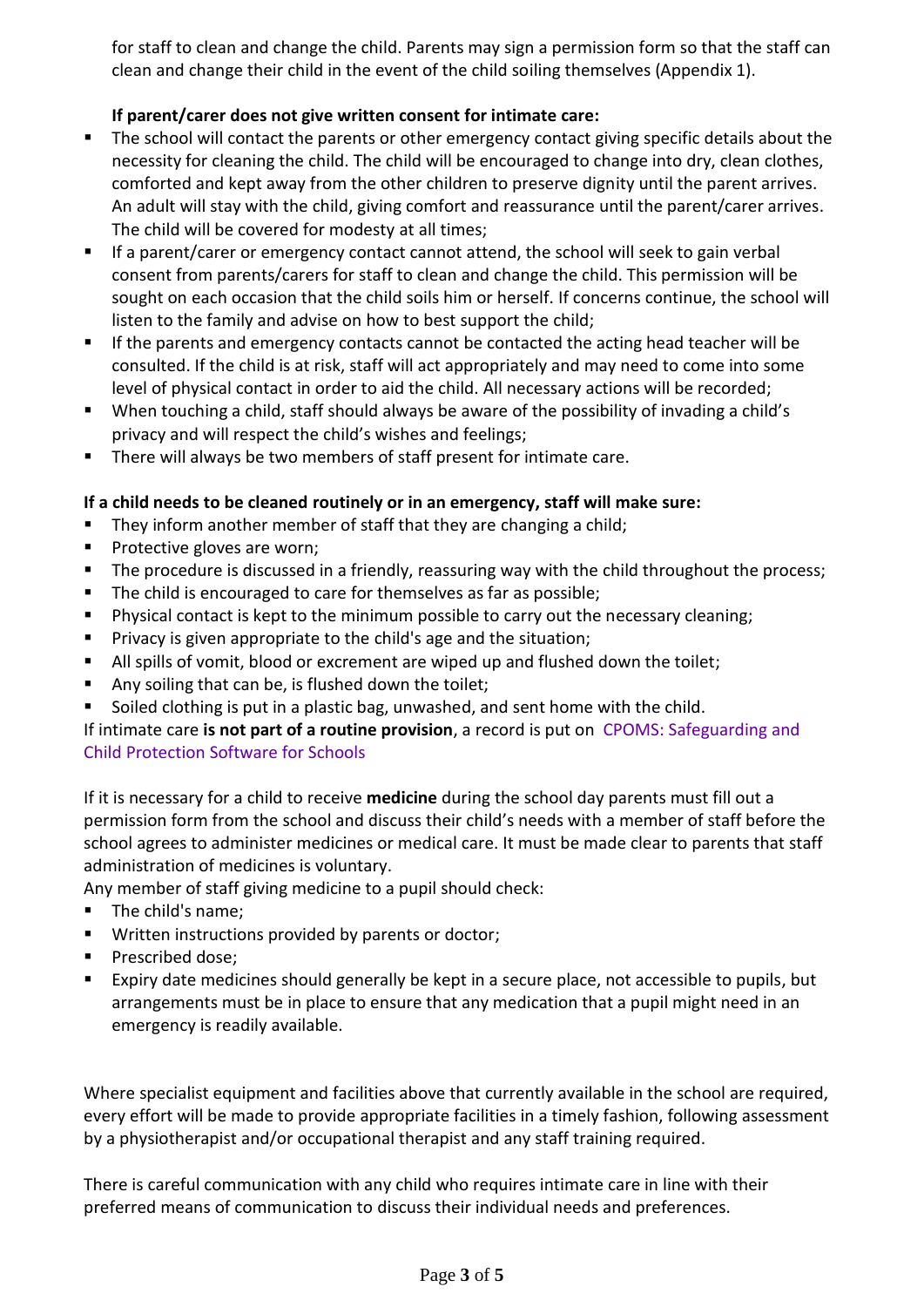Staff will be supported to adapt their practice in relation to the needs of individual children taking into account developmental changes such as the onset of puberty and menstruation.

Individual care plans as part of SEN provision will be drawn up for any child requiring regular intimate care and arrangements will be discussed with parents/carers and child on a regular basis and recorded on the care plan.

The needs and wishes of children and parents will be taken into account wherever possible, within the constraints of staffing and equal opportunities legislation.

Where a care plan is not in place and a child has needed help with intimate care (in the case of a toilet 'accident') then parents/carers will be informed the same day. This information should be treated as confidential and communicated in person, via telephone or by sealed letter.

#### **The Safeguarding and Protection of Children**

The Governors and staff recognise that disabled children are particularly vulnerable to all forms of abuse. Child Protection and Multi-Agency Child Protection procedures will be adhered to at all times. If a member of staff has any concerns about physical changes in a child's presentation (unexplained marks, bruises or soreness for example) they will immediately report concerns to the Designated Safeguarding Lead for Child Protection.

If a child becomes distressed or unhappy about being cared for a particular member of staff, the matter will be investigated at an appropriate level and outcomes recorded. Parents/carers will be contacted at the earliest opportunity as part of the process of reaching a resolution.

If a child makes an allegation about a member of staff, it will be investigated in accordance with agreed procedures and staffing will be altered until the issue is resolved. Further advice will be requested from outside agencies if necessary.

Records will kept as for any child using [CPOMS: Safeguarding and Child Protection Software for](https://www.cpoms.co.uk/)  **[Schools](https://www.cpoms.co.uk/)** 

This policy should be read in conjunction with the following school policies:

- SEN Information Report
- SEND & Inclusion Policy
- Accessibility Policy & Plan
- Safeguarding
- Off-site visits
- Complaints
- Health & Safety Audit
- First Aid
- Privacy Notice
- Data Protection and Information Security Policy